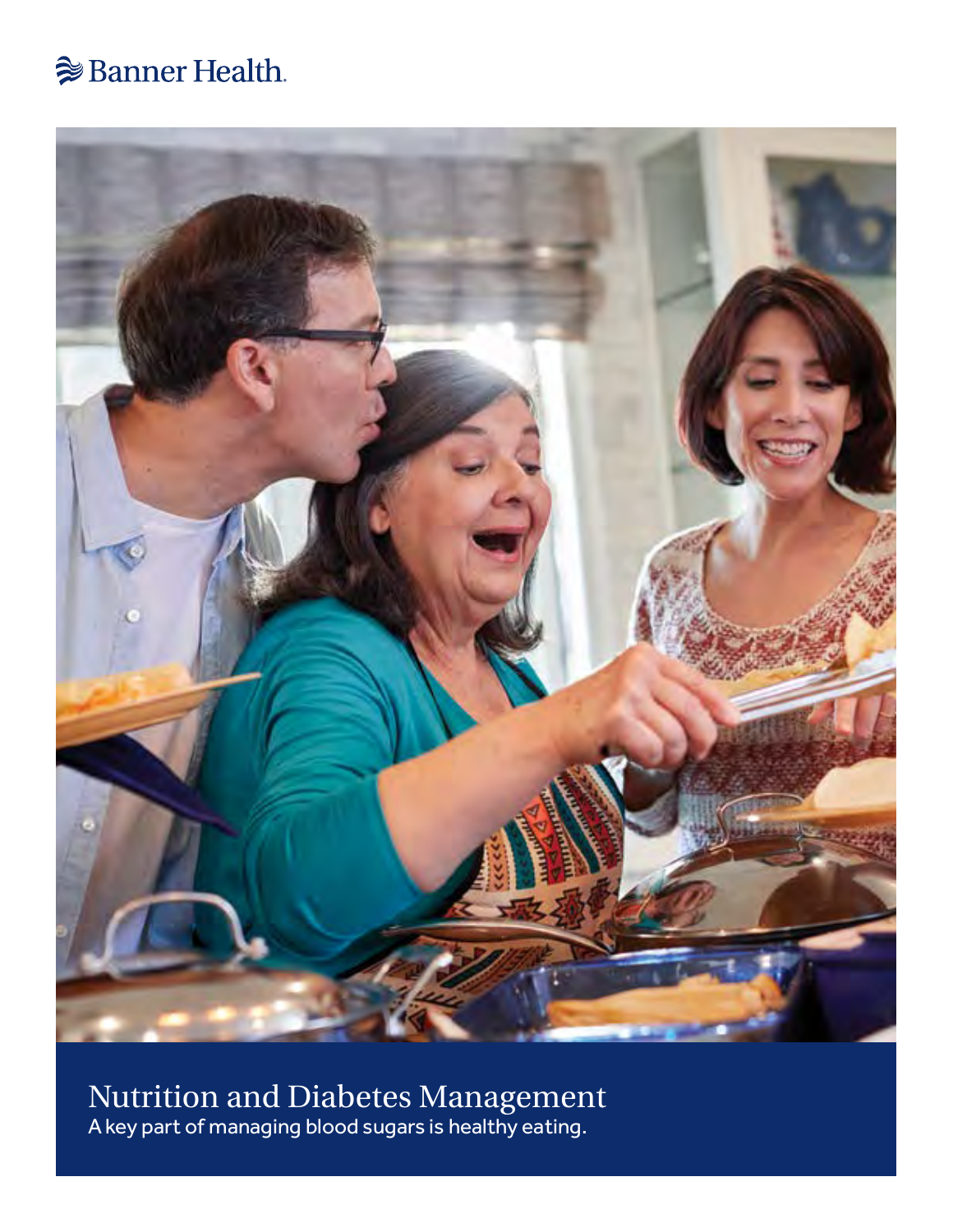# Carbohydrates, Protein, and Fats

### **Carbohydrates**

Carbohydrates (carbs) from starches and sugars will increase the blood sugar more than protein or fats. People with diabetes can eat carbohydrates but need to focus on portion control. Your doctor or dietitian can recommend the amount you can have per meal, depending on your personal needs. In general, one serving of carbohydrate contains 15 grams of total carbohydrate.

Carbohydrates are found in many foods including:

- Starches such as breads, tortillas, pasta, cereal, rice, dried beans, and lentils
- Starchy vegetables such as corn, potatoes, and dried beans
- Fruit and juice
- Dairy products such as milk, pudding, and yogurt
- Sweets such as cake, pies, cookies, and candy
- Sugar containing beverages
- Condiments such as barbeque sauce, honey, and agave

Low carbohydrate vegetables have little impact on blood sugars and should be the largest part of the meal. In general, 1 cup raw or ½ cup cooked non-starchy vegetables have only 5 grams of carbohydrates.

Low carbohydrate vegetables include:

- Broccoli
- Cauliflower
- Green beans
- Leafy greens
- Mushrooms
- Tomatoes

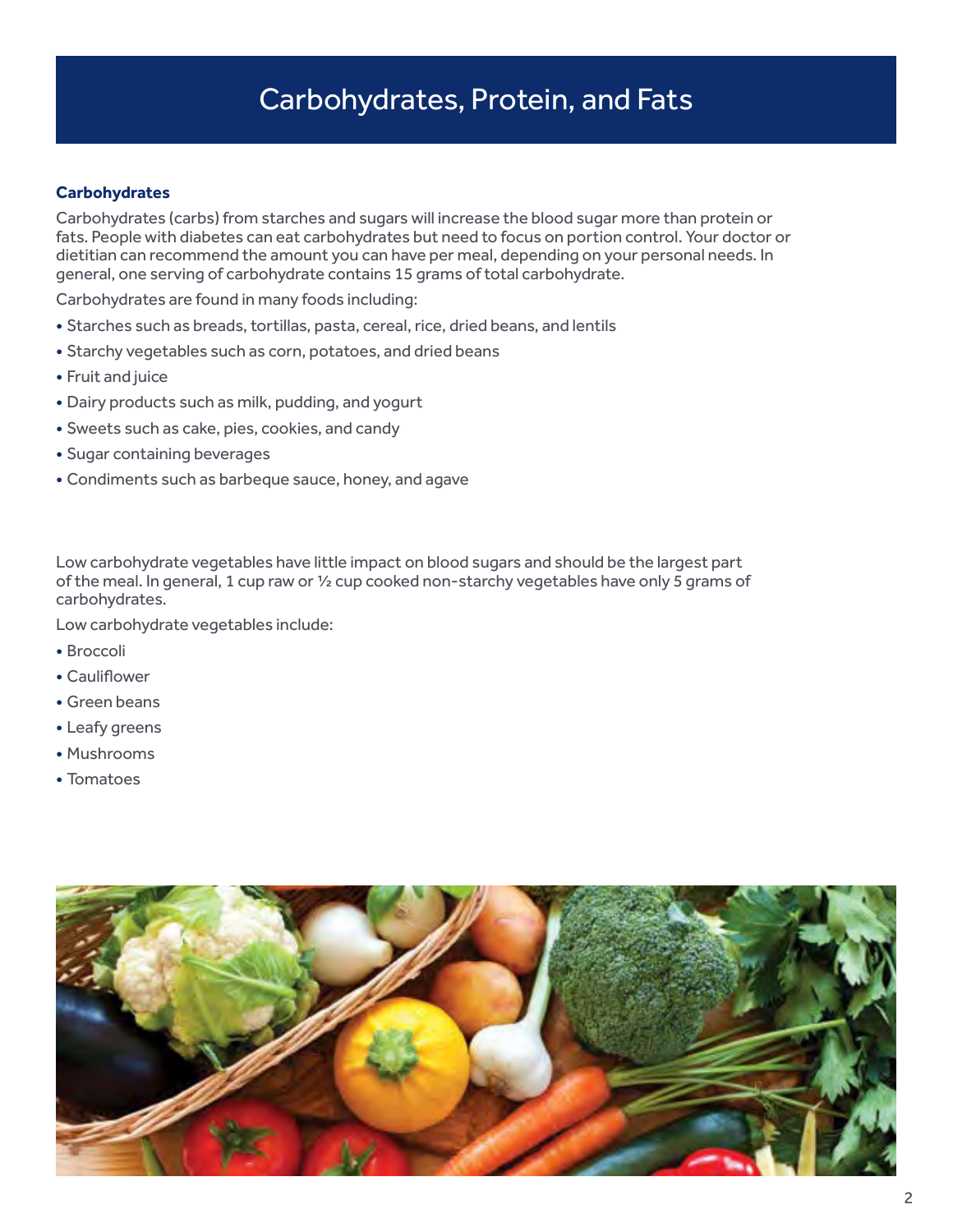# Carbohydrates, Protein, and Fats (continued)

#### **Fiber**

Fiber is a type of carb, but as it passes through the body greatly unchanged, the impact on blood sugars is minimal. Fiber slows down digestion. This can help to prevent blood sugars from rising too quickly and can help to feel full. Choose high fiber foods to improve your blood sugars and overall health. The average adult should eat between 20 – 35 grams (g) of fiber each day.

Sources of fiber include:

- Fruits & vegetables
- Whole grains
- Dried beans and legumes
- Nuts and seeds



#### **Protein**

Animal sources of protein such as poultry, fish, lean meats, and eggs will cause only a small increase in the blood sugar. Plant protein such as dried beans and lentils are good sources of protein but contain carbohydrates as well. These can impact blood sugar, but as they contain healthy fiber, they remain excellent choices.

#### **Fats**

Fats, when eaten in moderation, have little impact on blood sugar levels. Choose healthy fats such as olive oil, unsalted nuts, or avocados.

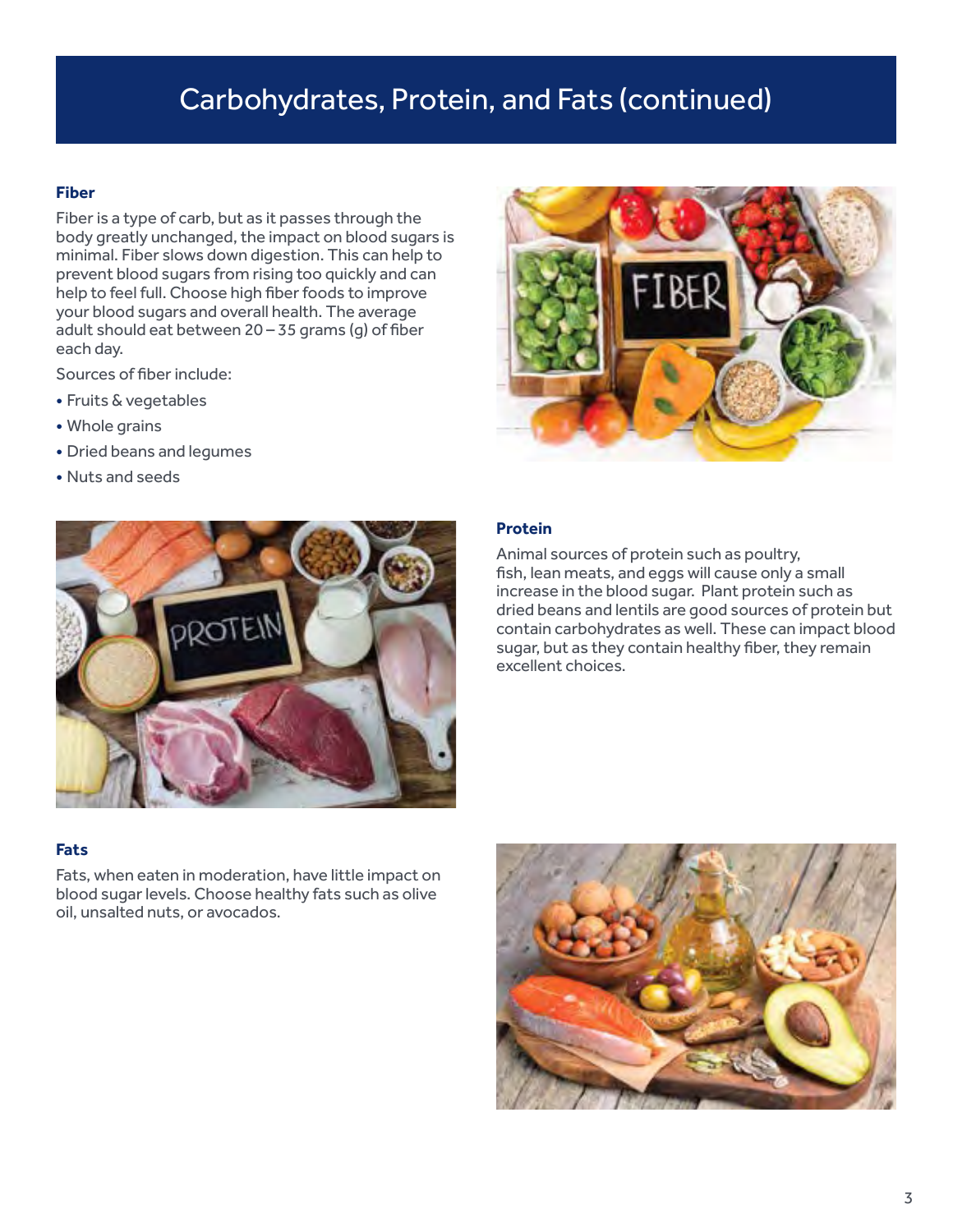# Carbohydrate Control and Carbohydrate Targets

Blood sugar management focuses on controlling the amount of carbohydrates a person eats. There are two general methods that can be used, the Diabetic Plate Method or (carbohydrate) Carb Counting.

**The Diabetic Plate Method** is the easiest method to learn and promotes balanced eating.

Serve meals on a 9" plate

Fill half of plate with a variety of low carbohydrate (or non-starchy) vegetables

Fill one quarter with a lean protein

Fill the final quarter with a whole grain or starchy vegetable

A small piece of fruit or dairy serving can be added, depending upon your carbohydrate target



#### **Servings of Carbohydrates:**

**Women:** 2-3 per meal (30-45 grams) **Men:** 3-4 per meal (45-60 grams)

#### **Per Snack:**

1 carbohydrate (15 grams) per snack  $1 - 2$  snacks per day

Caution – snacking too much between meals can cause your glucoses to be too high.

\**These nutrition recommendations are general. Individualized recommendations are based upon weight goals and blood sugar levels during the day. Please consult with your provider, dietitian or certified diabetes care and education specialist to determine what is best for you.*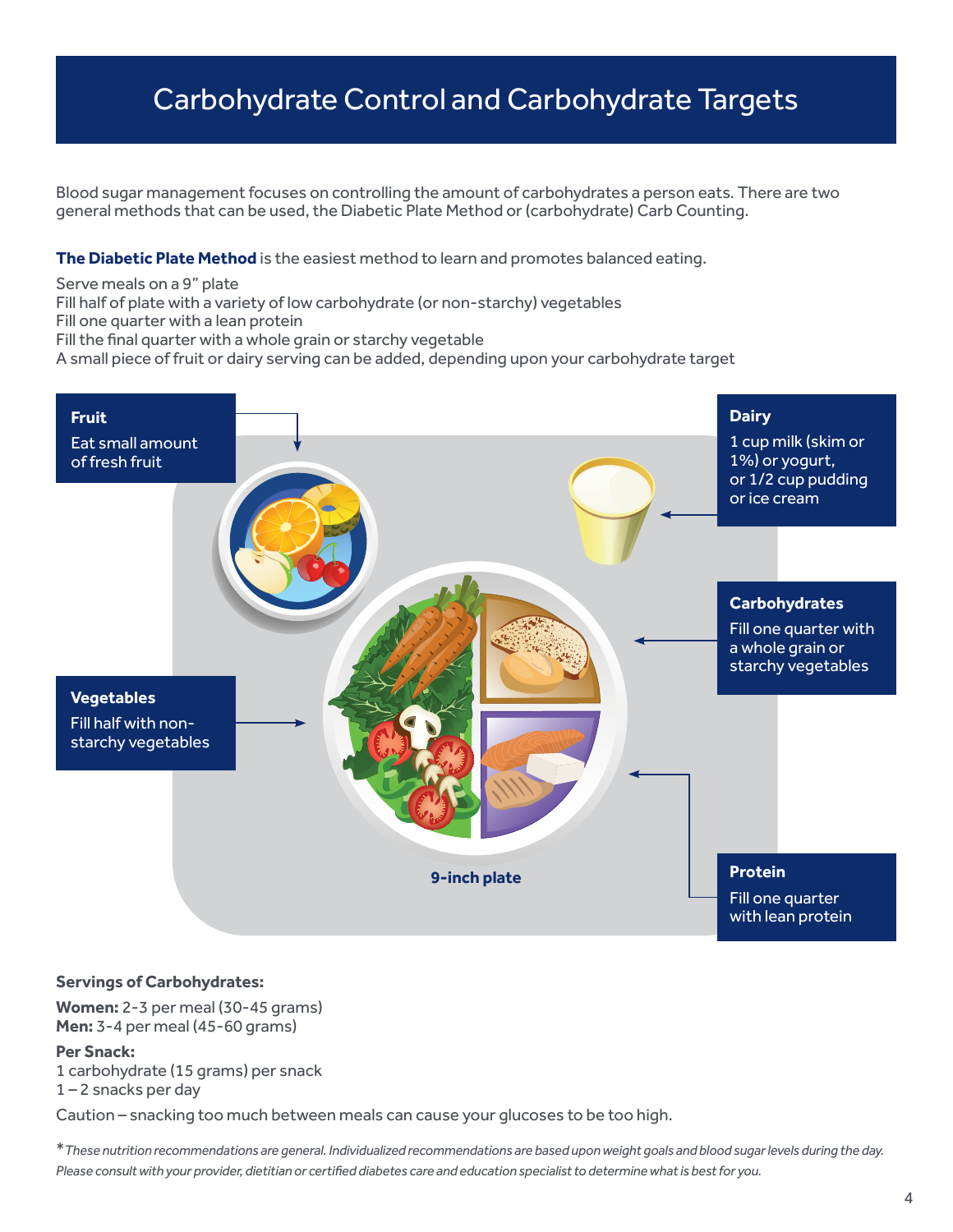# Carbohydrate Control and Carbohydrate Targets (continued)



Carb Counting is a method that focuses on counting how many carbohydrate servings are consumed at a meal. Carbohydrate lists are available that show the quantity of carbohydrate containing foods that contain 15 grams of carbohydrate and are equivalent to one carb choice. Reading the Nutrition Facts label on packaged foods, using carb counting books, or the internet can all be used to find out how many grams of carbohydrates are in the foods a person is eating.

Examples of a carb serving containing approximately 15 grams of carbohydrates include:

- 1 slice of bread
- ½ cup cooked cereal or starchy vegetable
- ½ cup dried beans or lentils
- 1/3 cup cooked pasta, rice, or quinoa
- (1) 6" tortilla
- 6 small crackers
- ½ cup sweetened canned fruit
- 1 small piece of fresh fruit
- ½ cup fruit juice
- 1 cup cow's or soy milk
- ¾ cup (6 oz) plain or sugar free yogurt
- ½ cup pudding or ice cream

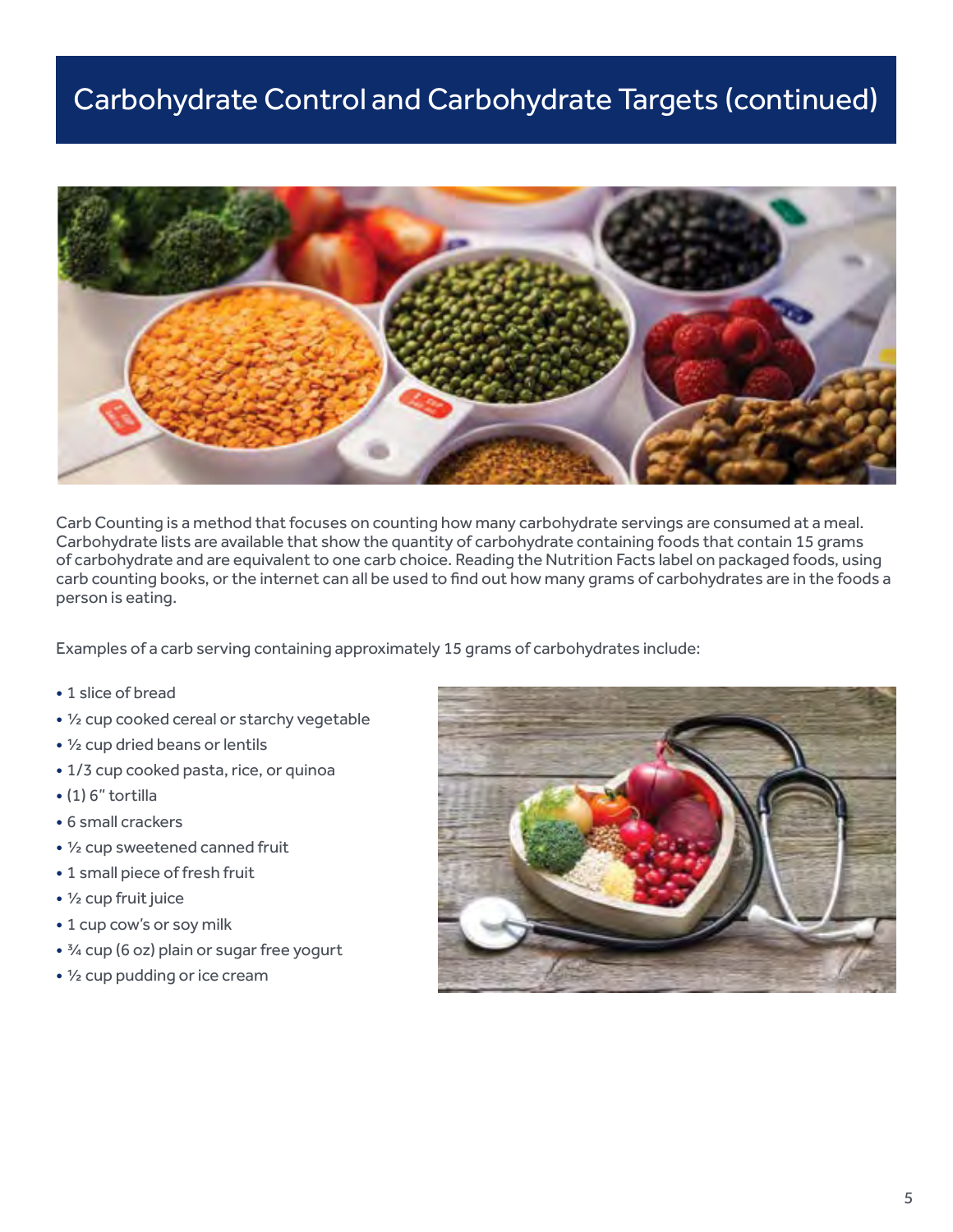### **Using a food label**

Determine how much will be consumed compared to the serving size and adjust the amount of carbs accordingly. Include fiber rich food items.

| <b>Nutrition Facts</b><br>8 servings per container                                                                                                                                                           | <b>Serving Size</b>                                                                                                                                                                              |
|--------------------------------------------------------------------------------------------------------------------------------------------------------------------------------------------------------------|--------------------------------------------------------------------------------------------------------------------------------------------------------------------------------------------------|
| <b>Serving size</b><br>$2/3$ cup $(55g)$<br>Amount per serving<br><b>Calories</b><br>230<br>% Daily Value*                                                                                                   | This tells you how much of the food<br>makes up one serving. If you eat more<br>than one serving, all the other values<br>increase. The grams listed here refer to<br>the weight of the serving. |
| <b>Total Fat 8q</b><br>10%<br>Saturated Fat 1q<br>5%<br>Trans Fat 0q<br>0%<br>Cholesterol 0mg<br>Sodium 160mg<br>7%<br><b>Total Carbohydrates 37mg</b><br>13%<br>Dietary Fiber 4q<br>14%<br>Total Sugars 12g | Fat<br>This is the total amount of fat in each<br>serving. Limit saturated fats and avoid<br>trans fats.                                                                                         |
| Includes 10g Added Sugars<br>20%<br>Protein 3q                                                                                                                                                               | <b>Total Carbohydrates</b>                                                                                                                                                                       |
| 10%<br>Vitamin D 2mcg<br>20%<br>Calcium 260mg<br>45%<br>Iron 8mg<br>6%<br>Potassium 235mg                                                                                                                    | $\rightarrow$ This tells you how many grams of<br>carbohydrates are in one serving. This<br>number helps you fit the food into your<br>meal plan.<br>Total carbohydrates including grams of      |
| * The Daily Value (DV) tells you how much a<br>nutrient in a serving of food contributes to a<br>daily diet 2,000 calories a day for general<br>nutrition advice.                                            | sugar and fiber.                                                                                                                                                                                 |

### **Carbohydrates**

The amount of carbohydrates eaten will directly impact the amount of sugar in the blood. The general recommendations for carbohydrates are based upon gender, and adjusted based on blood sugar levels and weight goals. A registered dietitian or certified diabetes education and care specialist can guide you further.

|                                        | <b>Carbohydrates per meal</b><br>(3 per day) | <b>Carbohydrates per snack</b><br>$(0-2/day)$ |
|----------------------------------------|----------------------------------------------|-----------------------------------------------|
| Males                                  | $45 - 75q$                                   | $0 - 30q$                                     |
| Females<br>(not pregnant or lactating) | $30 - 60q$                                   | $0 - 30q$                                     |

### **Sodium**

The food label tells how many milligrams of sodium are in one serving. Limiting sodium to 1,500 – 2,300 mg per day is generally considered as heart healthy (2021 Diabetes Standards of Care).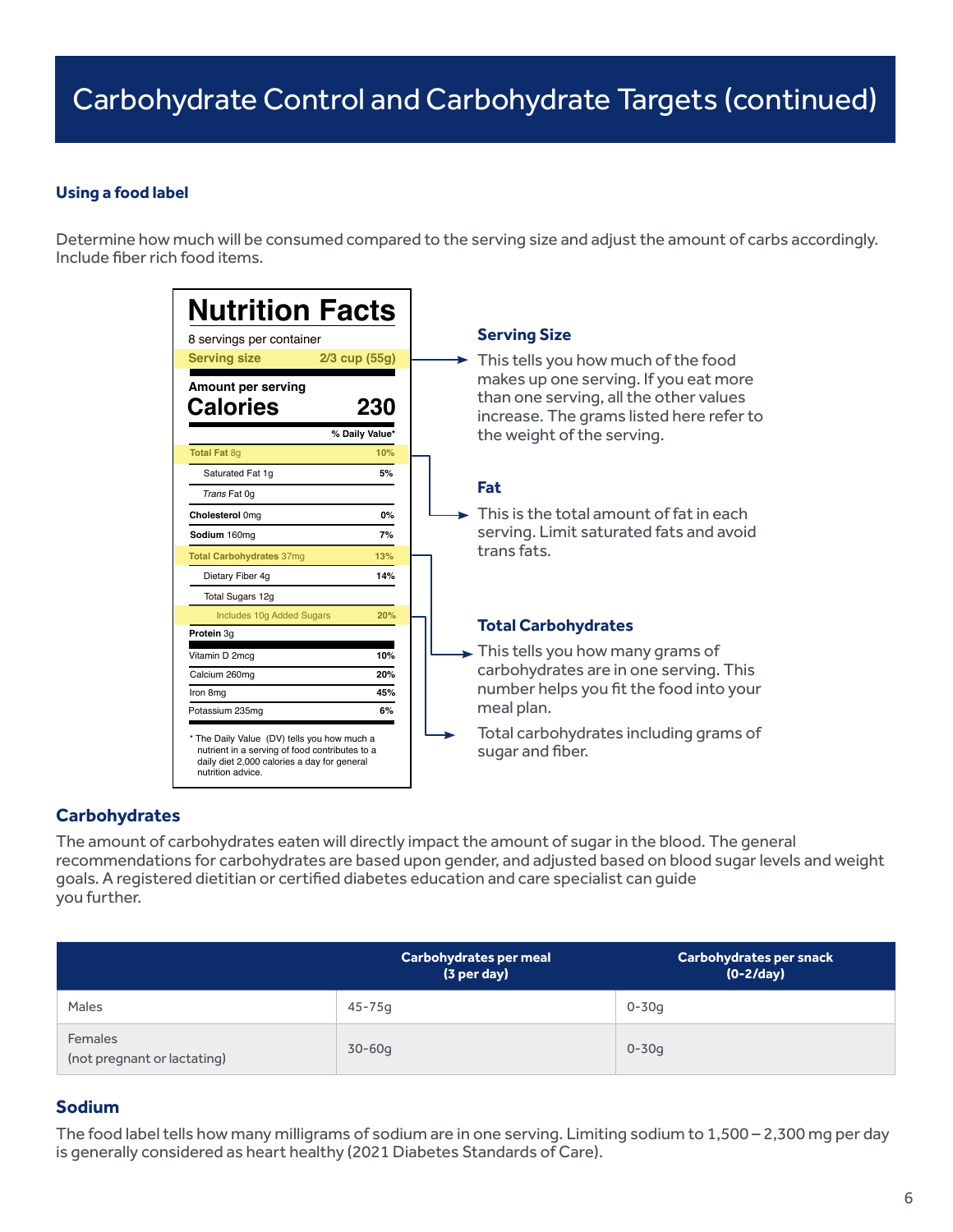### **Fiber**

The general daily fiber intake recommendations are based on gender and age.

|                | 19-50 years of age | 51 years and older |
|----------------|--------------------|--------------------|
| Males          | 31-34g             | 28g                |
| <b>Females</b> | $25 - 28g$         | 22g                |

Source: Dietary Guidelines for Americans, 2020 - 2025

## **Alcohol**

### **If you Drink Alcohol:**

- Ask your healthcare provider if it is medically safe for you.
- Ask how your diabetes medication (if any) may be affected by drinking alcohol.
- Include the alcoholic beverage with a meal or snack to minimize the risk of low blood glucose.
- Limit the amount you drink. The American Diabetes Association recommends no more than 1 drink per day for women and 2 drinks per day for men. Moderation is the key.

Source: American Diabetes Association